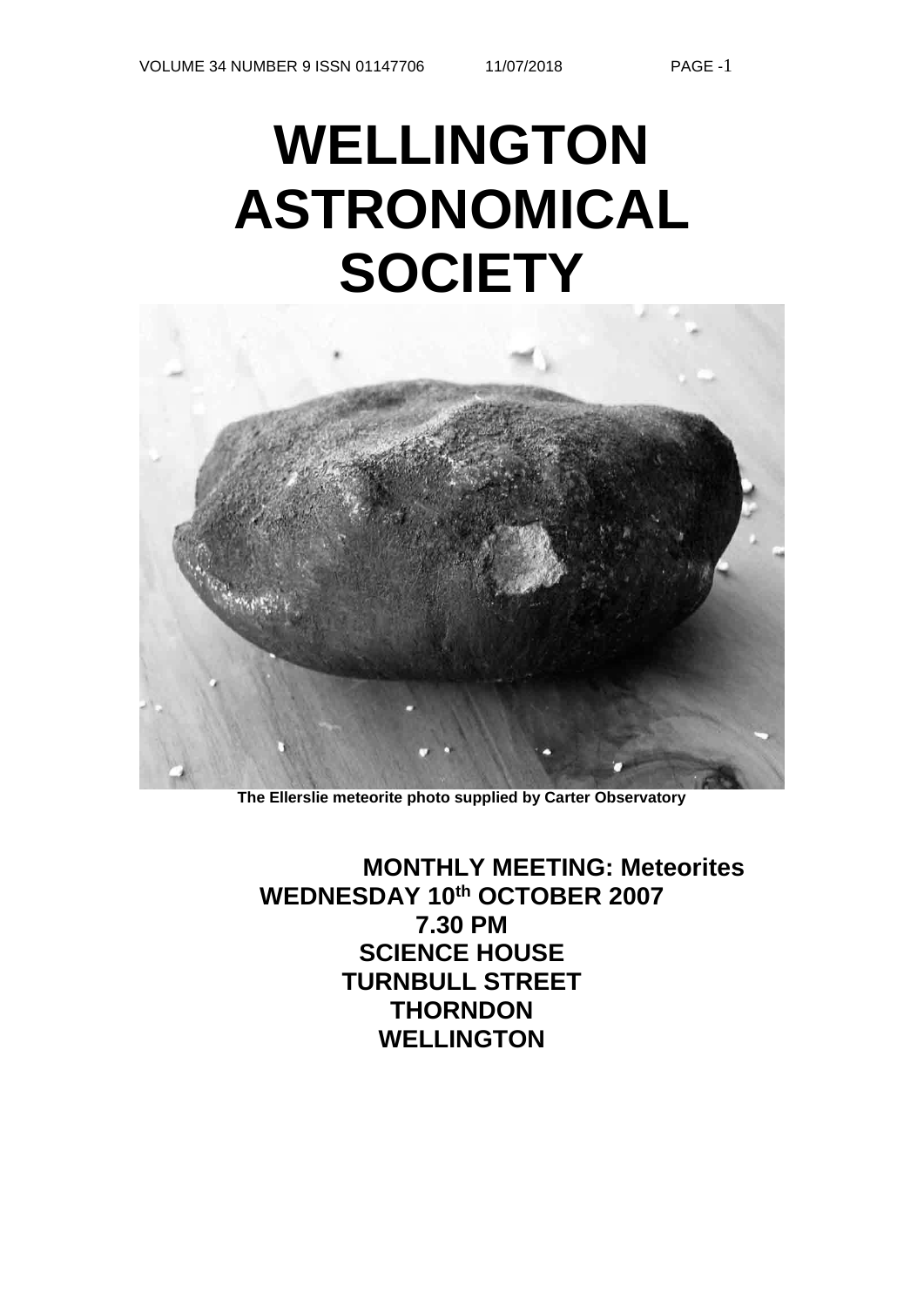| <b>CONTENTS</b>                                |               |                                            |      |  |  |  |  |
|------------------------------------------------|---------------|--------------------------------------------|------|--|--|--|--|
|                                                | Page          |                                            | Page |  |  |  |  |
| Abstract for Monthly talk by Dr Joel<br>Baker. | 2             | Jobs at Carter Observatory                 | 6    |  |  |  |  |
| 2007 AGM notice                                | $\mathcal{P}$ | RASNZ Conference 2008                      | 6    |  |  |  |  |
| Council nominations                            | $2 - 3$       | Special Conference 2008 workshop           | 6    |  |  |  |  |
| <b>Galactic Circle</b>                         | 3             | Call for papers for Conference 2008        | 6    |  |  |  |  |
| Astronomical diary for sale                    | 3             | How to receive your newsletter by<br>email | 7    |  |  |  |  |
| What's in the sky in October                   | 4             | Council details                            | 7    |  |  |  |  |
| Diary of astronomical phenomena                | $4 - 5$       | Stardate North and South Island 2008       | 7    |  |  |  |  |
| Upcoming star parties                          | $5-6$         | Te Raekauhau point victory                 | 7    |  |  |  |  |
| <b>Thomas King Observatory</b>                 | 6             | Sky map for October                        | 8    |  |  |  |  |

## **Meteorites by Joel Baker**

Meteorites that arrive at Earth from the asteroid belt between Mars and Jupiter are our oldest samples of the Solar System and preserve a remarkable and unique record of the formation of the Sun and the planets ca. 4.567 billion years ago. Different meteorites contain a record of the processes of solid formation and planet building in the infant Solar System. I will describe how we use isotopic forensics at Victoria University of Wellington to study these meteorites, which has two main objectives. Firstly, we use isotopic clocks to date meteorites in order to establish a high-resolution timescale for solid, planet and comet formation in the infant Solar System. We then measure the isotope ratios of selected elements in these meteorites to high precision. Because specific isotopes of certain elements are produced by certain nuclear reactions in different types of stars, this allows us to build a picture of the environment in the vicinity of the proto-Solar System and constrain the astrophysical setting necessary for building stellar and planetary systems like our own.

## **2007 AGM**

The 2007 annual general meeting of the Wellington Astronomical Society will be held on Wednesday 14th November at 7.30pm at Science House, Turnbull Street, Thorndon. The WAS Constitution states that "Notice of any formal resolution to be moved at the Annual General Meeting, signed by the mover and seconder, shall be lodged with the General Secretary not less than 28 days prior to that date, Wednesday 17<sup>th</sup> October. Lesley Hughes Ph 472-5086 .hpwas@hugpar.gen.nz

## **COUNCIL NOMINATIONS**

It is the hallmark of a vigorous society that Council positions should be hotly contested. If you have good ideas you want to see progressed then get nominated. Wellington Astronomical Society is looking for a new General Secretary and President as well as more committee members. If all positions are filled then the task becomes easier and WAS can become more active in the local community. Nomination forms must be received by WAS Council member Lesley Hughes Ph 472-5086 [.hpwas@hugpar.gen.nz.](mailto:.hpwas@hugpar.gen.nz.) by Wednesday 17<sup>th</sup> October. A nomination form is given here and more will be available at the October meeting. The person nominated must sign the form. There are some exciting things happening in local astronomy and this is your chance to make your mark.

| <b>Nominee</b>               |  |
|------------------------------|--|
| <b>Signature</b>             |  |
| <b>Date</b>                  |  |
| <b>Preferred Position(s)</b> |  |
| <b>Proposer</b>              |  |
| <b>Seconder</b>              |  |

#### **Nomination Form**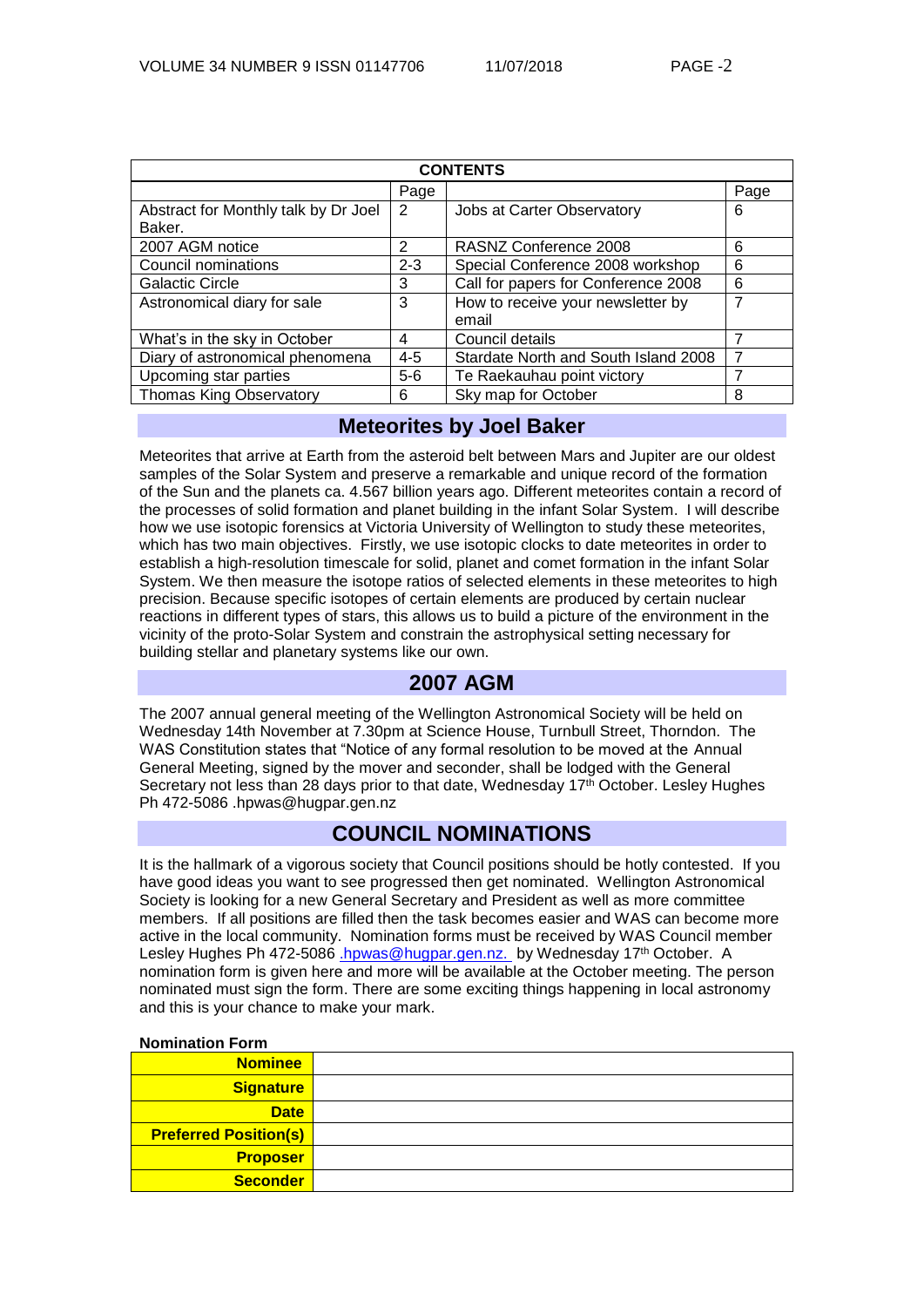

Fun experiments to do with Energy! CHARGED UP!

You need a comb and tap water.

- 1. Turn the tap on so a very thin stream of water flows form it.
- 2. Comb your hair for about 30 seconds
- 3. Hold the comb near the stream of water without touching it

WHAT HAPPENS? WHY?

## HOT STUFF

You need a balloon and a magnifying lens.

1. Blow up the balloon and tie it closed.

2. Mark a spot on the balloon with a felt pen.

3. Hold the magnifying lens so the Sun's rays are focused directly on the spot.

WHAT HAPPENS? WHY?

MOVING UP!

You need a clear glass 3⁄4 filled with water, water, raisins, 2 tbsp baking soda and 2 tbsp vinegar.

1. Drop the raisins into the water

2. Stir in the baking soda until it dissolves

WHAT HAPPENS AND WHY?

ANSWERS AT GALACTIC CIRCLE: WEDNESDAY 17 OCTOBER.

## **ORDER ASTRONOMICAL POCKET DIARIES (WELLINGTON 2008) FROM DON S. MCDONALD , NOW.**

Diary includes daily rising + settings of the moon ( % illuminated, declination, distance, azimuth, etc.) Plus weekly data for planets, occultations, conjunctions, meteor showers, historical, religious, political events, anniversaries of famous artists and scientists. (Orbitograph diagram) 1 week to a Dbl-page. (Author N. Haley.) e-mail : **[MCDOnewt@yahoo.co.nz](mailto:MCDOnewt@yahoo.co.nz)**, ph 04/389-6820 cost \$NZ 12.oo each, cheque.

Please supply your name, ph. number, email + postal address.

## **Galactic Circle for October**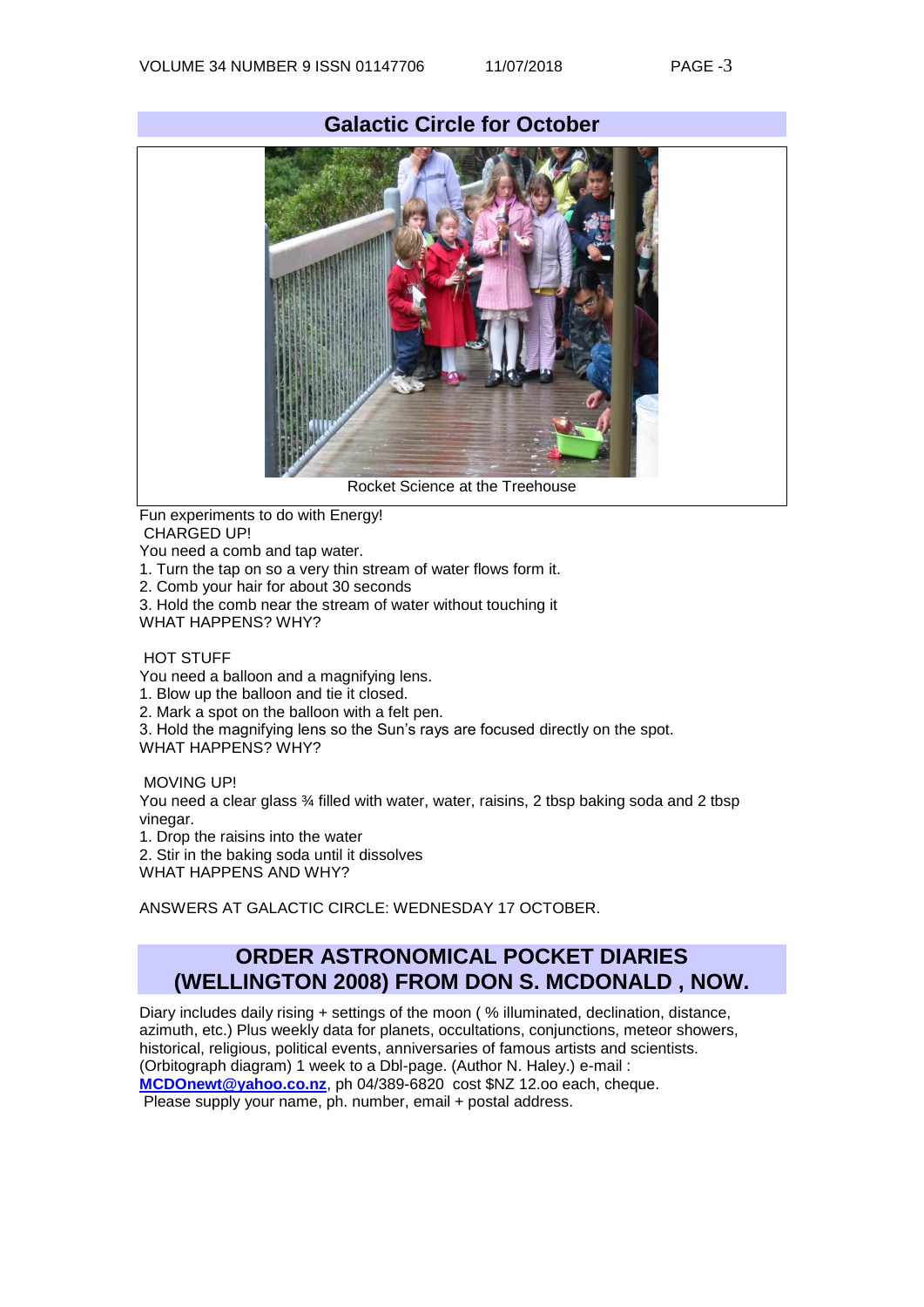## **What's in the sky in October: Information provided courtesy Carter Observatory**

## **Planets**

**October** is a fair month for viewing the planets. Jupiter, Mars, Venus and Saturn are visible all month. Mercury will be visible for the first half of the month.

**Mercury** will be visible in the Western evening sky for the first half of the month. At the start of October it sets at 21 43, by October 19 at 20 42 (an hour before Sunset) and at Sunset by October 24. Mercury is in the constellation of Virgo. Its magnitude rapidly fades from 0.1 to 5.5 by October 24.

**Jupiter** will be visible for the first third of the night. At the start of the month it sets at 01 04 and at 23 28 by month's end. Jupiter is in the constellation of Ophiuchus, in which it remains until 2007 December. Its magnitude slightly fades from –2.0 to –1.9 by the end of October. **Mars** will be visible for the last half of the night. At the start of October it rises at 02 14 and at 01 03 by month's end. Mars is in the constellation of Gemini. Its magnitude brightens from – 0.1 to –0.6 during the month.

**Venus** will be visible in the Eastern morning sky. At the start of the October it rises at 05 00 and at 04 23 by month's end. Venus is in the constellation of Leo. Venus slightly fades from – 4.5 to –4.4 during October.

**Saturn** is visible in the Eastern morning twilight sky. It rise at 05 46 at the start of October and at 03 56 by month's end. Saturn is in the constellation of Leo, in which it remains until September 2009. Its magnitude slightly fades from 0.7 to 0.8 during the month. All times are for Wellington unless otherwise stated. Other centres may vary by a few minutes.

#### **Phases of the Moon**

Last Quarter – October 3 at 23 06. New Moon – October 11 at 18 01 .First Quarter – October 19 at 21 33. Full Moon – October 26 at 17 52.

#### **Comets**

No bright **comets** are predicted to be visible during October.

## **Meteor Showers**

Two different **meteor showers** are active in October.

The Taurids South shower is active throughout the month and up to November 25, but does not reach a maximum until early November, when up to 10 meteors an hour is expected. The mean magnitude of the meteors is 2.3, and the radiant is at R.A. 03h 20m and Dec  $+14^{\circ}$ . The radiant is to the West of Aldebaran (alpha Tauri) and to the South of the Pleiades (M45, NGC 1432), which is visible for the last two thirds of the night.

The Orionids shower is active between October 3 and November 7, with a maximum on October 22, when about 25 meteors an hour are expected. The mean magnitude of the meteors is 2.9, and the radiant is at R.A. 06h 20m and Dec +16°. The radiant is near gamma Geminorum (Alhena or Almeisam), which is about half way between Betelgeuse and Pollux (the brighter of the twins, Caster and Pollux), which is visible for last half of the night.

## **Diary of Astronomical Phenomena: Information provided courtesy Carter Observatory**

Oct 10 Venus close to Regulus in morning sky.

- 11 New Moon at 18 01.
- 12 Mercury stationary against the background stars at 20 00, as its motion changes from an Easterly to a Westerly direction.
- 13 Moon at apogee (furthest from the Earth) at 23 00 (Distance =  $0.0027172$  AU =  $406,490$ km).
- 16 Venus 3°S of Saturn in the morning sky.
- 24 Mercury in inferior conjunction (between the Earth and Sun) at 13 00.
- 26 Full Moon at 17 52.
- 27 Moon at perigee (closest to the Earth) at 01 00. (Distance  $= 0.0023847$  AU  $= 356,750$  km).
- 29 Venus at greatest Westerly elongation from the Sun  $(46^{\circ})$  at 04 00.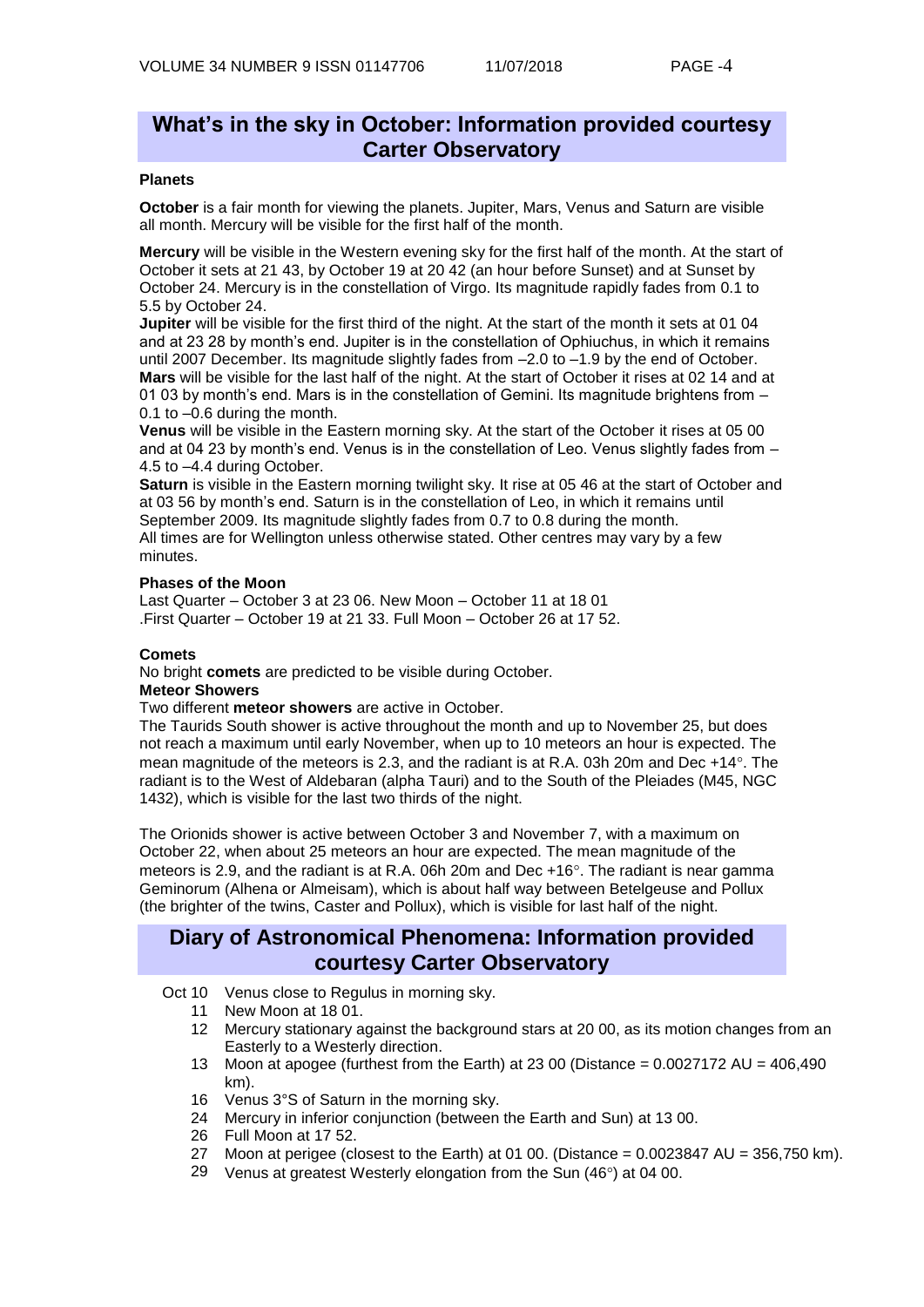#### **Sunrise/Sunset**

Alongside are Sunrise and Sunset times for each Monday of the month for Wellington. The table also gives the time of Transit (Trans), the maximum Altitude (Alt) and the Azimuth (Az). The time of transit is when the Sun crosses the local North-South meridian from East to West. At the time of transit, shadows will point South. The transit time is also the time at which the Sun is at its maximum altitude (Alt). Assuming your horizon is at sea level, the Azimuth is the position on the horizon where the Sun rises or sets. The angle is measured from true North (not magnetic North), towards the East for Sunrise and towards the West for Sunset. An azimuth of  $90^\circ$ , for Sunrise, means the Sun rises exactly in the East and for Sunset the Sun sets exactly in the West

For azimuths less than  $90^\circ$ , the Sun rises to the North of East and sets to the North of West (Winter months). For azimuths greater than  $90^\circ$ , the Sun rises to the South of East and sets to the South of West (Summer months). Other New Zealand centres may differ slightly from their Wellington below.

| Date | <b>Rise</b> | <b>Set</b> | <b>Trans</b> | Alt | Az  |
|------|-------------|------------|--------------|-----|-----|
| Oct  | н м         | н м        | нм           | ۰   | ۰   |
| 1    | 06          | 19 26      | 13 11        | 52  | 94  |
|      | 56          |            |              |     |     |
| 8    | 06          | 19 33      | 1309         | 54  | 98  |
|      | 45          |            |              |     |     |
| 15   | 06          | 1941       | 1307         | 57  | 101 |
|      | 33          |            |              |     |     |
| 22   | 06          | 1949       | 1306         | 60  | 105 |
|      | 23          |            |              |     |     |
| 29   | 06          | 1957       | 1305         | 62  | 108 |
|      | 13          |            |              |     |     |

#### **Moonrise/Moonset**

The table below gives the Moonrise and Moonset times for Wellington for the month. The times for other New Zealand centres may deviate by up to 30 minutes, and this difference will vary during the month. (Unfortunately it is not possible to estimate this difference by consulting the Sunrise and Sunset tables above as the Sun differences between Wellington, and other centres bear little resemblance to the Moon differences because of the Moon's declination).

In the table, we include the Azimuth (Az) that the Moon rises and sets on the horizon. It assumes your horizon is sea level. Azimuth is measured in degrees from True North (not Magnetic North) either towards East or West depending on whether it is for Moonrise or Moonset. So for an Azimuth of  $90^{\circ}$ , the Moon will rise exactly in the East and set exactly in the West. For Azimuths less than  $90^{\circ}$ , the Moon will rise to the North of East and set to the North of West. Similarly, for Azimuths greater than  $90^\circ$ , the Moon will rise to the South of East and set to the South of West.

| <b>Date</b>  | <b>Rise</b> | Αz  | <b>Set</b> | <b>Date</b> | <b>Rise</b> | Az      | Set    | Date | <b>Rise</b> | Az      | <b>Set</b> |
|--------------|-------------|-----|------------|-------------|-------------|---------|--------|------|-------------|---------|------------|
| Oct          | M<br>н      | ۰   | M<br>н     | Oct         | м<br>н      | $\circ$ | н<br>м | Oct  | М<br>н      | $\circ$ | H M        |
| 1            | -- --       | 53  | 09 03      | 12          | 06 38       | 107     | 20 44  | 23   | 16 10       | 96      | 04 28      |
| $\mathbf{2}$ | 01 14       | 52  | 09 54      | 13          | 07 01       | 114     | 21 46  | 24   | 17 26       | 86      | 04 52      |
| 3            | 02 21       | 51  | 1056       | 14          | 07 27       | 120     | 22 50  | 25   | 1845        | 77      | 05 16      |
| 4            | 03 15       | 53  | 12 04      | 15          | 07 59       | 125     | 23 52  | 26   | 20 07       | 68      | 05 43      |
| 5            | 03 58       | 57  | 13 15      | 16          | 08 38       | 128     | -- --  | 27   | 21 30       | 60      | 06 15      |
| 6            | 04 31       | 63  | 14 25      | 17          | 09 25       | 129     | 00 51  | 28   | 22 52       | 54      | 06 54      |
| 7            | 04 57       | 70  | 15 32      | 18          | 1021        | 128     | 01 44  | 29   | -- --       | 52      | 0742       |
| 8            | 05 20       | 77  | 16 37      | 19          | 11 24       | 125     | 02 26  | 30   | 00 06       | 52      | 08 42      |
| 9            | 05 40       | 85  | 17 39      | 20          | 12 32       | 120     | 03 04  | 31   | 01 07       | 52      | 09 52      |
| 10           | 05 59       | 93  | 18 40      | 21          | 1344        | 113     | 03 36  |      |             |         |            |
| 11           | 06 18       | 100 | 1942       | 22          | 14 56       | 105     | 04 04  |      |             |         |            |

Accurate Sunrise/set and Moonrise/set times for any location, in New Zealand or anywhere in the World, are available from Carter Observatory. Other data, such as the position in the sky of the Sun and Moon (or planets) at a particular time, twilight times, illumination from the Sun or Moon, can also be supplied. There may be a charge for this information.

## **Upcoming Star Parties**

We often post up-to-date information about upcoming star parties on the society's announcements' email group. If you'd like to join, send a blank email to: [announce](mailto:announce-subscribe@astronomy.wellington.net.nz)[subscribe@was.org.nz.](mailto:announce-subscribe@astronomy.wellington.net.nz)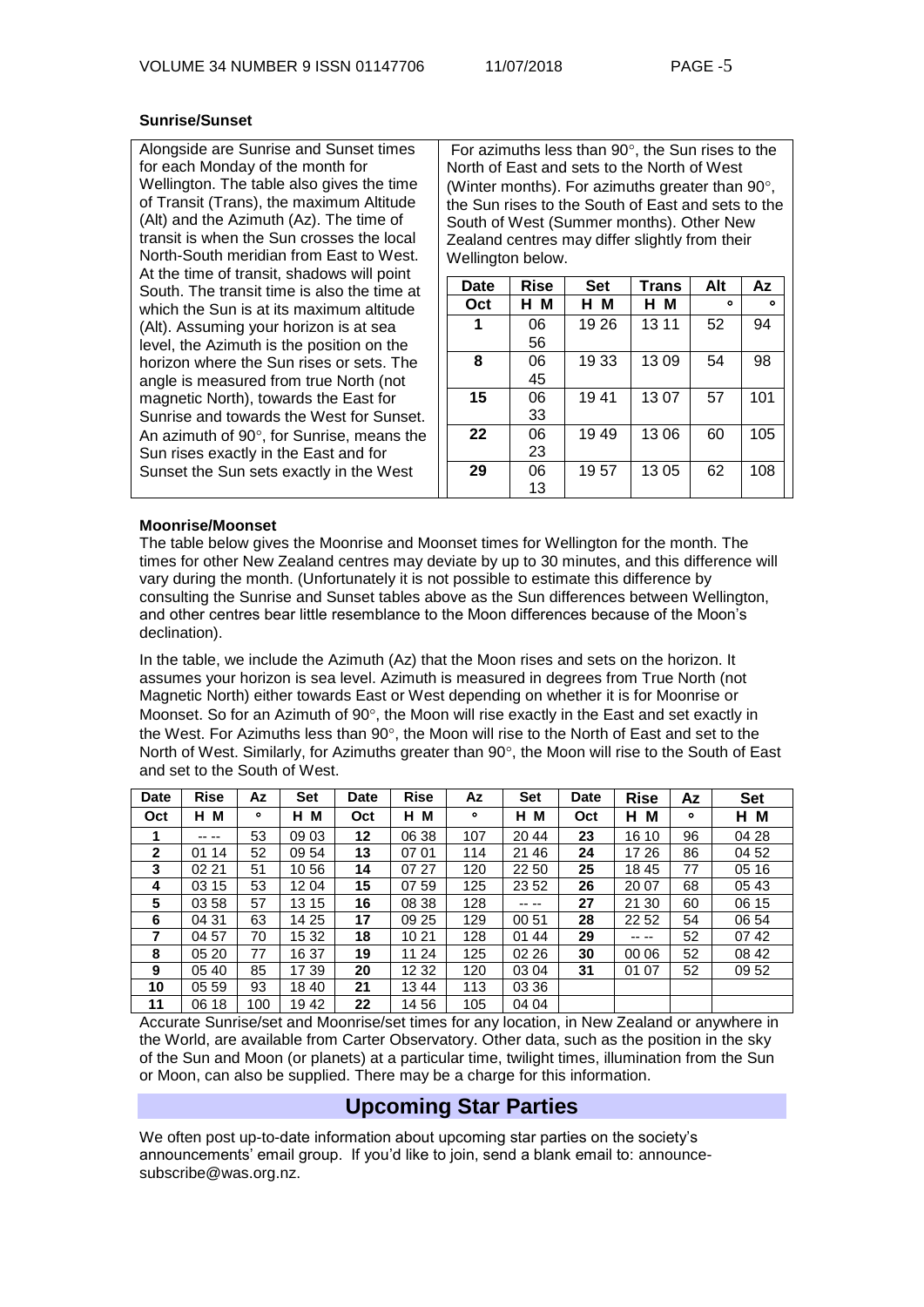**The Pauatahanui Star Party** will be held on Saturday October 6th. Observing will commence after dark. The Phone number at Pauatahanui is 021-102-6056

**The Gifford Observatory** star party is on Saturday October 13th from 8-10pm. For more details contact Duncan Hall ph 474-5350 cell 021-615-905 emai[l duncan.hall@computer.org](mailto:duncan.hall@computer.org) Please note that mobile charges may apply when you phone some of these numbers

## **Carter and Thomas King Observatory**

Although Carter Observatory is closed Ross Powell will be at the TKO every night suitable for observing between Wednesday and Saturday each week.

Contact Ross Powell Ph 389-9765, email [rpowell@was.org.nz.](mailto:rpowell@astronomy.wellington.net.nz)

Carter Observatory is looking for casual staff fluent in astronomy and some Te Reo Maori. For more details contact Vicki Irons Ph 970-5215 emai[l virons@was.org.nz](mailto:virons@astronomy.wellington.net.nz) for more details.

# **2008 RASNZ Conference Information taken from Royal Astronomical Society of New Zealand . Email Newsletter Number 85, 23 September 2007**

The Conference Hosts, Canterbury Astronomical Society and the RASNZ Standing Conference Committee are now planning for the 2008 RASNZ Conference and we look forward to seeing many of you at Lake Tekapo next year. If you have a 2008 Diary or Planner please note the dates now 23 - 25 May. This is a few weeks earlier in the year than recent conferences and it will be necessary to book early. Registrations forms will be posted on the RASNZ website<http://www.rasnz.org.nz/> as soon as they are available. The conference will be focusing on the dark skies of the region and the proposal to form a Dark Sky Heritage Park of the Mackenzie Basin.

# **Special conference workshop - CCD Photometry Information taken from Royal Astronomical Society of New Zealand . Email Newsletter Number 85, 23 September 2007**

A special workshop will be held on Friday 23rd May 2008 for those interested in CCD Photometry. This workshop introduces you to the principles and practice of CCD photometry as applied to brightness measurements of variable stars and asteroids. The technique to be studied is unfiltered differential time-series photometry, the simplest of all CCD photometric methods yet the one most widely used by amateurs. Further details go to the RASNZ website <http://www.rasnz.org.nz/> and follow the 2008 Conference link. The workshop is strictly limited to 20 persons so you are advised to pre-register your interest by sending an email to Pauline Loader at [varstar@rasnz.org.nz](mailto:varstar@rasnz.org.nz) to have a place reserved.

## **Call for Papers Information taken from Royal Astronomical Society of New Zealand . Email Newsletter Number 85, 23 September 2007**

Now is the time to start thinking about your presentation at the RASNZ Conference. We would particularly like to hear from you if you have worked or observed at Mt John, but presentations from others will also be welcome. Conference paper submission forms are available on the RASNZ website. Send your submission to [Conferences@rasnz.org.nz](mailto:Conferences@rasnz.org.nz)

## **How to receive your WAS newsletter by email**

At our last AGM, the incoming council was asked to set up a system where WAS members could receive their newsletter over the internet (rather than by post).if you wish to receive your newsletters this way, then please send an email to [;newsletter-subscribe@was.org.nz](mailto:newsletter-subscribe@was.org.nz) with your full name in the body of the email (a subject line is not required).I need your name in the email as it is not clear from some email addresses who the email is actually coming from.

You should then receive an automatic reply, asking you to confirm you want to subscribe (and to check your email address is okay). I (as moderator) will then get a request to subscribe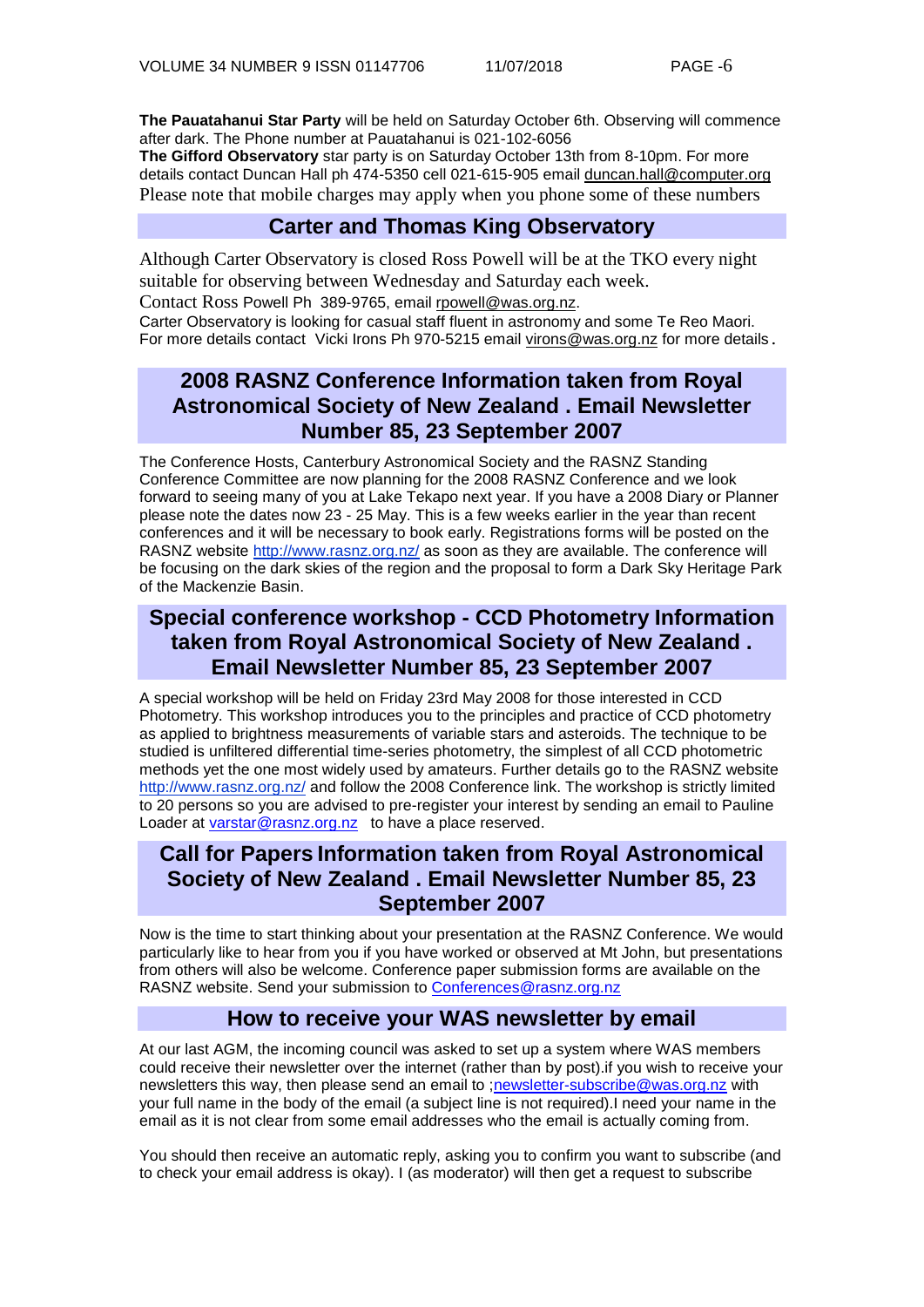you. After I okay your subscription you should get another message telling you it's been done. When each newsletter becomes available, I will email a short message to all subscribers to that effect and provide a link to the newsletter. In this way you can download the newsletter at your own convenience. The newsletters will be in pdf format, and are typically 1 - 2MB in size.

Note that this is only intended for current WAS members, which is why I have to okay each subscription request. The only exceptions will be for companies that advertise in the newsletter or other astronomical societies that swap newsletters with us. Further note that for the first few months you will also continue to receive your newsletter in the post. Once we're confident the system is working well, you will only receive the newsletter via email

| <b>COUNCIL OF THE WELLINGTON ASTRONOMICAL SOCIETY INC.</b><br>P.O.Box 3126 Wellington |                    |                                |                      |  |  |  |  |
|---------------------------------------------------------------------------------------|--------------------|--------------------------------|----------------------|--|--|--|--|
| Website at http://astronomy.wellington.net.nz                                         |                    |                                |                      |  |  |  |  |
| President                                                                             | <b>Ross Powell</b> | Ph 389-9765                    | rpowell@was.org.nz   |  |  |  |  |
| Vice-President                                                                        | Vicki Irons        | Ph 970-5215                    | virons@was.org.nz    |  |  |  |  |
| <b>Newsletter Editor</b>                                                              | Brenda Johnston    | Ph 478-9008                    | bjohnston@was.org.nz |  |  |  |  |
| Trsr/mmbrship                                                                         | Lesley Hughes      | Ph 472 5086                    | hpwas@hugpar.gen.nz, |  |  |  |  |
| Education/library                                                                     | Vicki Irons        | Ph. 970-5215                   | virons@was.org.nz    |  |  |  |  |
| Committee                                                                             | <b>Bill Parkin</b> | Ph 472 5086                    | hpwas@hugpar.gen.nz  |  |  |  |  |
|                                                                                       |                    | 027 642-7093(m)                |                      |  |  |  |  |
|                                                                                       | Murray Forbes      | Ph 970-4654                    | mforbes@was.org.nz   |  |  |  |  |
|                                                                                       | Edwin Rodley       | Ph 463-6992(w)<br>021-124-6513 | edwinrod@was.org.nz  |  |  |  |  |

# **Stardate North Island 2008 Information taken from Royal Astronomical Society of New Zealand . Email Newsletter Number 85, 23 September 2007**

Stardate will be held at Tukituki, near Havelock North from Thursday January 10 - Monday January 14 2008 For details see [http://www.astronomynz.org.nz/stardate/expression-of](http://www.astronomynz.org.nz/stardate/expression-of-interest.html)[interest.html](http://www.astronomynz.org.nz/stardate/expression-of-interest.html)

## **Stardate South Island 2008. Information taken from Royal Astronomical Society of New Zealand . Email Newsletter Number 85, 23 September 2007**

Stardate South Island will be held at Staveley, inland from Christchurch (a long way inland!), on Feb 15-17, Friday to Sunday. Stavely is a dark-sky site with cabins, kitchen, lecture theatre and camping ground. More details in the next Newsletter

## **Te Raekauhau Point victory at the Environment Court**

We hope Te Raekaihau-now saved from the developer's ambitions- also becomes a starlight/dark sky preserve.

## **Phoenix Society Almanacs for sale**

The Phoenix Astronomical society are now in the process of taking orders for *The New Zealand Almanac* 2008. The retail price is \$20 + p&p. Bulk prices are available. The almanac is a beautiful calendar with wonderful photographs taken by New Zealand astronomers. Every year the photographs seem to become better and this coming year is no exception. The almanac is also packed with interesting information on astronomical events and information presented in an interesting and easily accessible calendar format. Almanacs make wonderful Christmas presents, so consider giving them as Christmas stocking fillers. Order forms will be available at the October Wellington Astronomical Society meeting otherwise send the details of your order to Almanac P.O. Box 156 Carterton, 5743